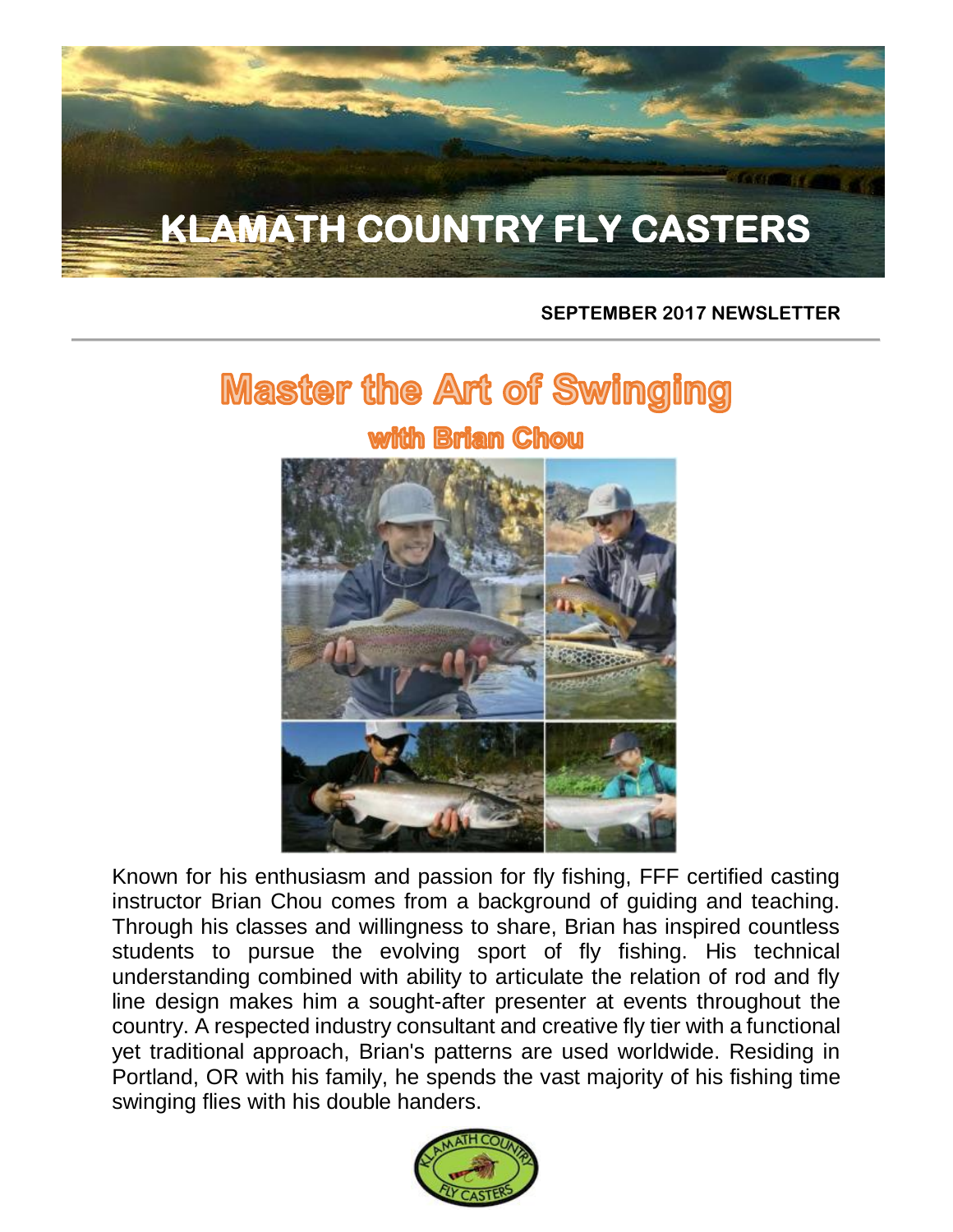#### **CALENDAR**

Sept 19: Club Meeting

Oct. 17 : Club Meeting with John **Shewey** 

Nov. 21: Club Meeting

Dec. 19: Club Christmas Party at Elmer's Restaurant - 6:00 PM

**Carol Ann Meadows** [meadows.carolann@gmail.com](http://meadows.carolann@gmail.com/) President

**OFFICERS AND BOARD**

**John Krueger** [jk@timefliesoutfitters.com](http://jk@timefliesoutfitters.com/) Vice President/President Elect

> **Peg Edwards** [edwrmed@aol.com](mailto:edwrmed@aol.com) **Treasurer**

**Peter Calvo** [nogndr@qwestoffice.net](mailto:nogndr@qwestoffice.net) **Secretary** 

**Dick Siemens** [resiemens@centurytel.net](mailto:resiemens@centurytel.net) Past President

**John Hyde** [yamsiranch@hughes.net](mailto:yamsiranch@hughes.ne) Board Member

> **Bob Kingzett** [bobk@wendtff.org](mailto:bobk@jeld-wen.com) Board Member

**Lois Krueger** [lk.timefliesoutfitters@yahoo.com](mailto:lk.timefliesoutfitters@yahoo.com) Board Member

> **Jim Ricks** [mtnestinor@gmail.com](mailto:mtnestinor@gmail.com) Board Member

#### **THE KCFC MISSION STATEMENT**

We, the Klamath Country Fly Casters, out of a vital interest in the sport of fly fishing, do hereby join to promote fly fishing as a method of angling, to encourage youth to learn this method of angling, and to promote and participate in meetings to educate all persons in the many aspects of fly fishing as a sport. We agree to make every effort to protect and improve fishing resources in our area by encouraging the practice of catch and release fishing of wild, native fish and by supporting fly fishing organizations in other areas in the overall quest for improvement and perpetuity of fishing resources.

The members of the board of Klamath Country Fly Casters put forth this statement:

"We invite people to become board members of the Klamath Country Fly Casters who wish to promote a healthy and harmonious sense of collegial spirit within the environmental milieu of our board. We on the board choose to care for the well-being of board members, Club members, and for our fly fishing community. We ask those who want to be board members to practice positive intervention, to work harmoniously with other board members, and be willing to promote well-being amongst fellow members of the Klamath Country Fly Casters and our community."

#### **COMMITTEES**

Education Events: John Krueger Newsletter, Budget & Fly Tying Events: Ralph Carestia Programs: Bob Kingzett Conservation: Mark Hereford IFFF Liaison: Dale B Zemke Fly Casting Events: John Hyde Membership: Mark Kelley Mentoring: Dave Biddison

Monthly Raffle: Peg Edwards Communications: Dale B Zemke Outings: Jim Ricks Social Events & Auction: Lois **Krueger** 

Regular KCFC meetings are held on the third Tuesday of the month, September through May, at Elmer's Restaurant, 3030 S. 6th Street, Klamath Falls. Dinner starts at 6:00 with the meeting beginning at 7:00. Board members, please be there at 5:00.

The KCFC website is: [www.klamathcountryflycasters.com](http://www.klamathcountryflycasters.com/)

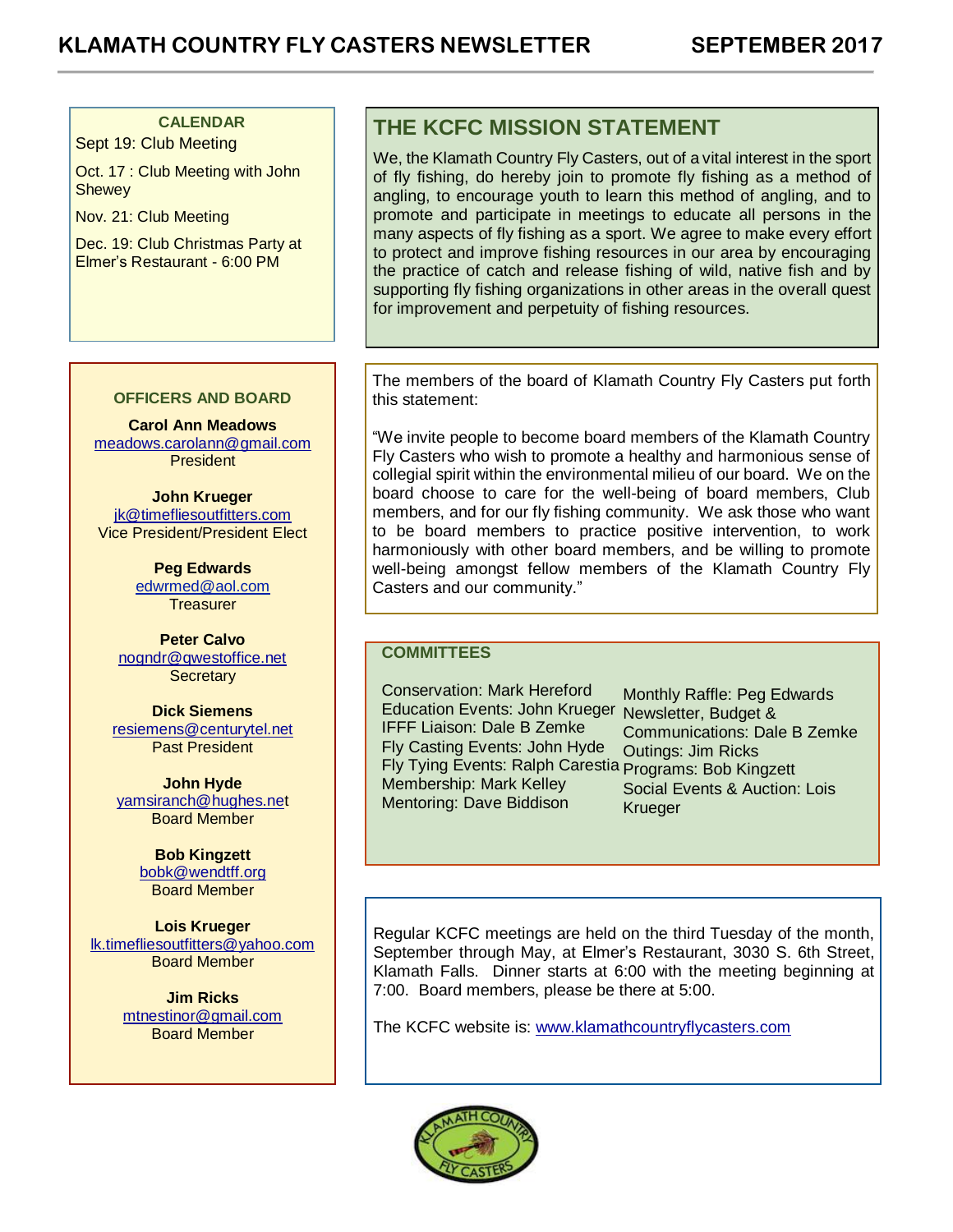### **PRESIDENT'S MESSAGE** from Carol Ann Meadows

September has always been a favorite month of mine. That's probably because I actually enjoyed going back to school, seeing all my friends again, sharing stories of our summer adventures, and wondering what new things I might learn that year. When I stop to think about it, those are exactly the same reasons I look forward to September now and the Klamath Country Fly Casters' "new school year."



Hopefully, many of you have fished together as friends this summer, but the rest of us will want to hear your adventures! We have a great program year lined up, and I'm sure we will all learn new things, pick up interesting tips and tricks, and perhaps be challenged in how and where we fish.

KCFC has an outstanding group of folks in leadership positions this year. We have:

Officers:

John Krueger, Vice President Peg Edwards, Treasurer Peter Calvo, Secretary Dick Siemens, Past President

Board Members:

John Hyde Bob Kingzett Lois Krueger Jim Ricks

Committee Chairs:

Conservation: Mark Hereford Education Events: John Krueger IFFF Liaison: Dale B. Zemke Fly Casting Events: John Hyde Fly Tying: Ralph Carestia Membership: Mark Kelley Mentoring: Dave Biddison Monthly Raffle: Peg Edwards Newsletter, Budget & Communications: Dale B. Zemke Outings: Jim Ricks Programs: Bob Kingzett Social Events and Auction: Lois Krueger

Please feel free to contact me or any of these folks with your ideas or comments about the Club. KCFC is YOUR Club - - - stay in touch!

See you in September - - - Carol

REMINDER: It is time to renew memberships! \$35.00 per household, which includes 2 voting members. Dues are not due in January or February - They are due NOW!. See Mark Kelley at the Sept. Meeting or use the renewal form in this Newsletter and mail it in.

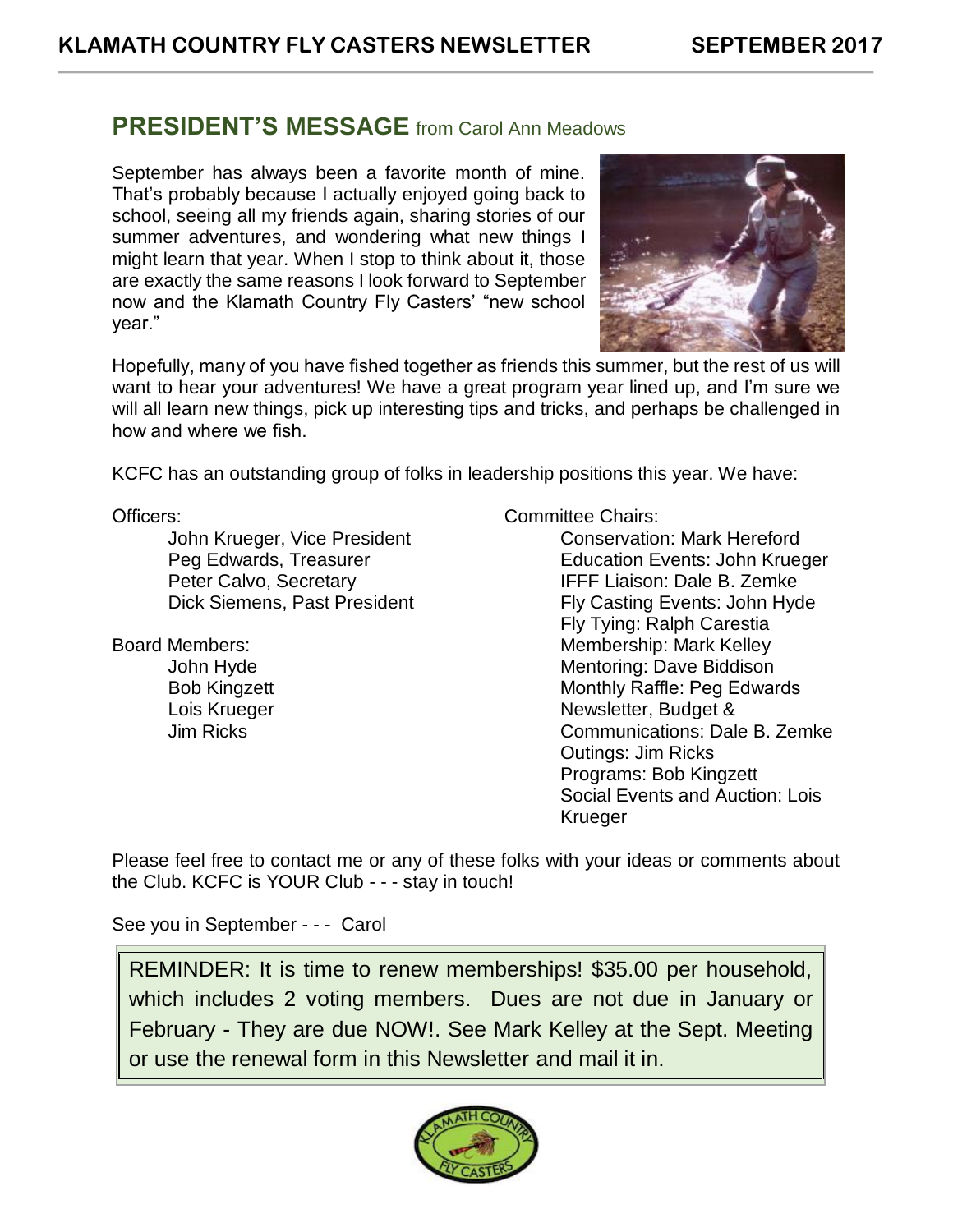## **INTRODUCING OUR NEW CLUB CONSERVATION CHAIRMAN: Mark Hereford**

Mark grew up on the Nevada side of Lake Tahoe where he gained an appreciation and passion for the outdoors while fly fishing on the Truckee River, Pyramid Lake, and other local waters. Wanting to turn his passion for the environment into a career he completed his Bachelor of Science in Conservation Biology at the University of Nevada, Reno. After college Mark was hired as a Fishery Biologist for the US Geological Survey in Reno where he helped conduct research on numerous



imperiled fishes of the Great Basin. Mark completed his Masters of Science in Biology at the University of Nevada studying an endangered fish in southern Nevada in 2013, the same year he married his wife, Danielle, also a Fish Biologist. In 2014 Mark and his family moved to Klamath Falls, Oregon to help conduct research on the endangered suckers of the Klamath Basin. Currently, Mark works for the Oregon Department of Fish and Wildlife as the Fisheries Reintroduction Planner and is developing, along with The Klamath Tribes, the Anadromous Fish Reintroduction Implementation Plan for the Upper Klamath Basin. When not researching fish, Mark can be found with his wife Danielle, his son Calvin, and daughter Sawyer, camping and fly fishing somewhere in the Klamath Basin.

Please welcome Mark and his family into our Club family and thank you Mark for stepping up into a Club Leadership position.

#### **Fishing with Club Members:**

**If you decide to go fishing and would like some company, take some club members fishing with you. Contact Jim Ricks at 541-205-3274 or [mtnestinor@gmail.com](mailto:mtnestinor@gmail.com) and give about 4 days' notice of the fishing event to provide time to get the word out. Leave Jim your telephone number or email so that others can contact you about going fishing with you. Jim will then see that the word of the event gets out in a club-wide email to announce your invitation to go fishing, and he will tell those interested to contact you directly.**

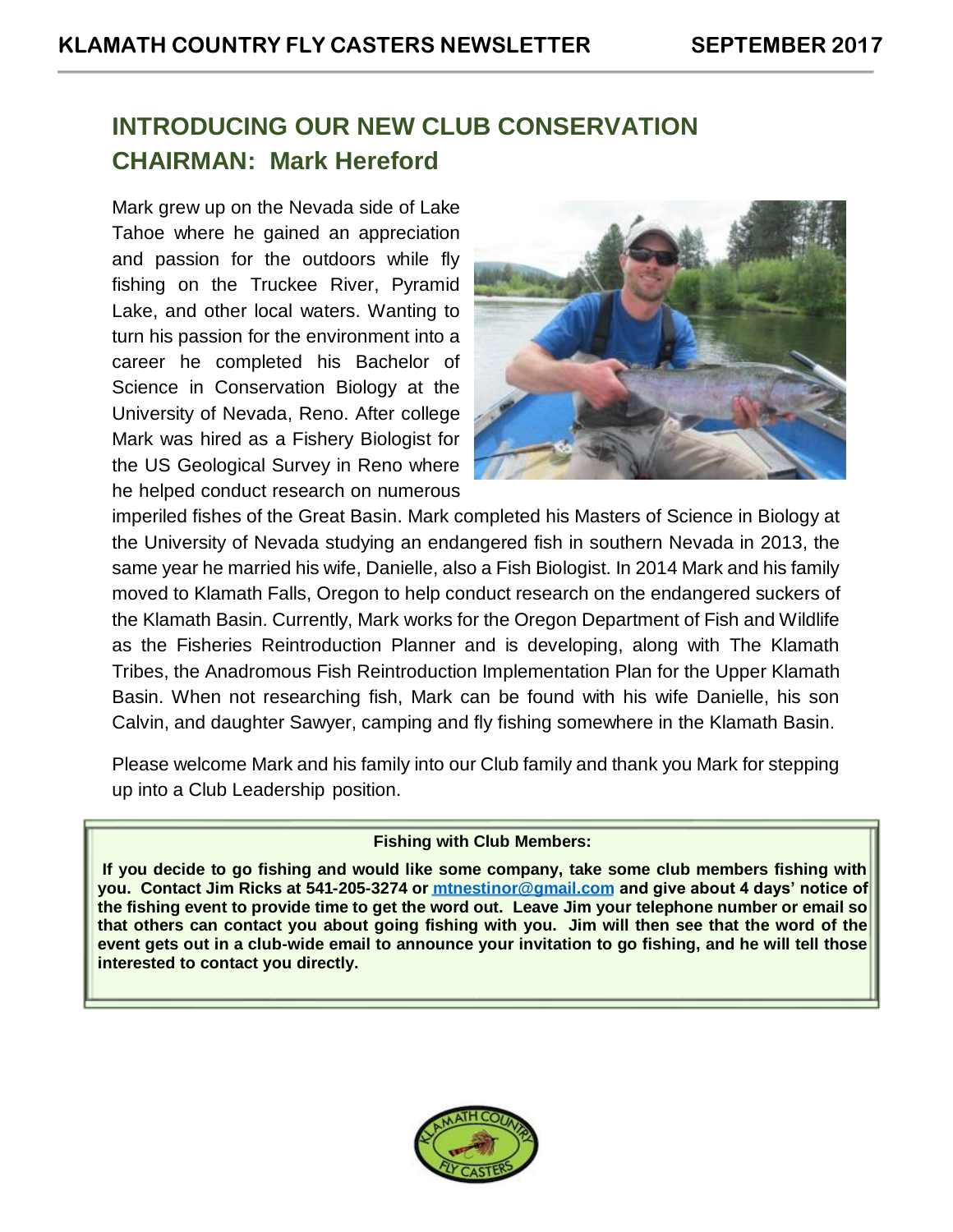# **CLUB OUTINGS:**



**My boat patiently waiting to launch**



**Peg Edwards changing a fly**



**Harry and Mary Craggs take a lunch break.**

**Lake Juanita, CA June 24th Dale Zemke, Streamkeeper**



**Carl Gurske at work**



**Terri Twyman retrieving her fly**

Mel Twyman was at the far end of the lake working a hole and I was not going to row all the way out there just to take his photo. We all know what he looks like. I will assume he had lots of fish on, as everyone else did.

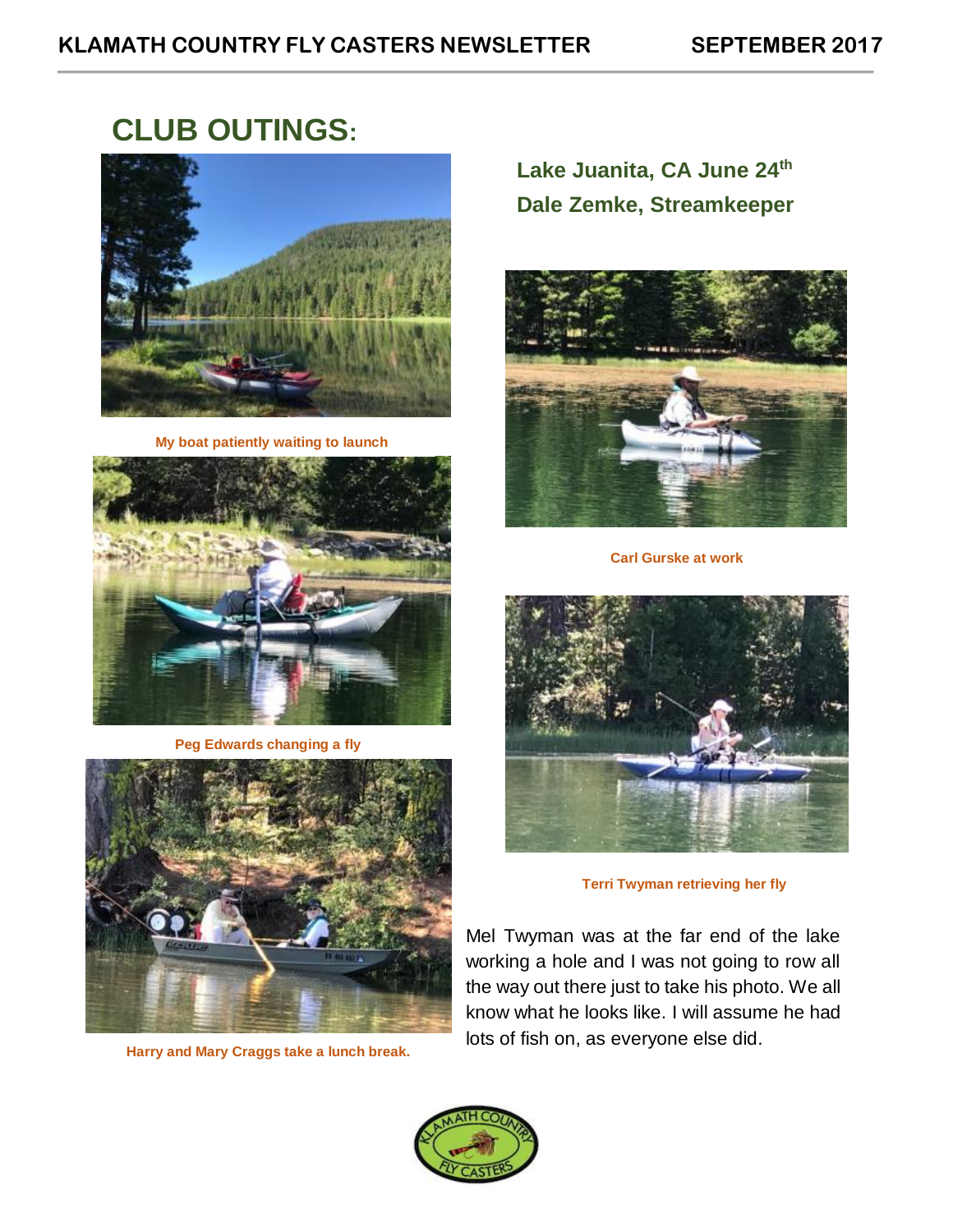# **SUMMER ACTIVITIES:**

**CASTING CLINIC AT MOORE PARK - June 3rd:**



**R.A.P CAMP AT LAKE OF THE WOODS - June 12th:**



**CLUB MEMBERS SUMMER FISHING:**

Mark Hereford and son Calvin fishing the Chewaucan River

Ray McClenathan with a couple of more than nice fish on the Williamson River



Dustin Harden with a nice fish at Rocky point